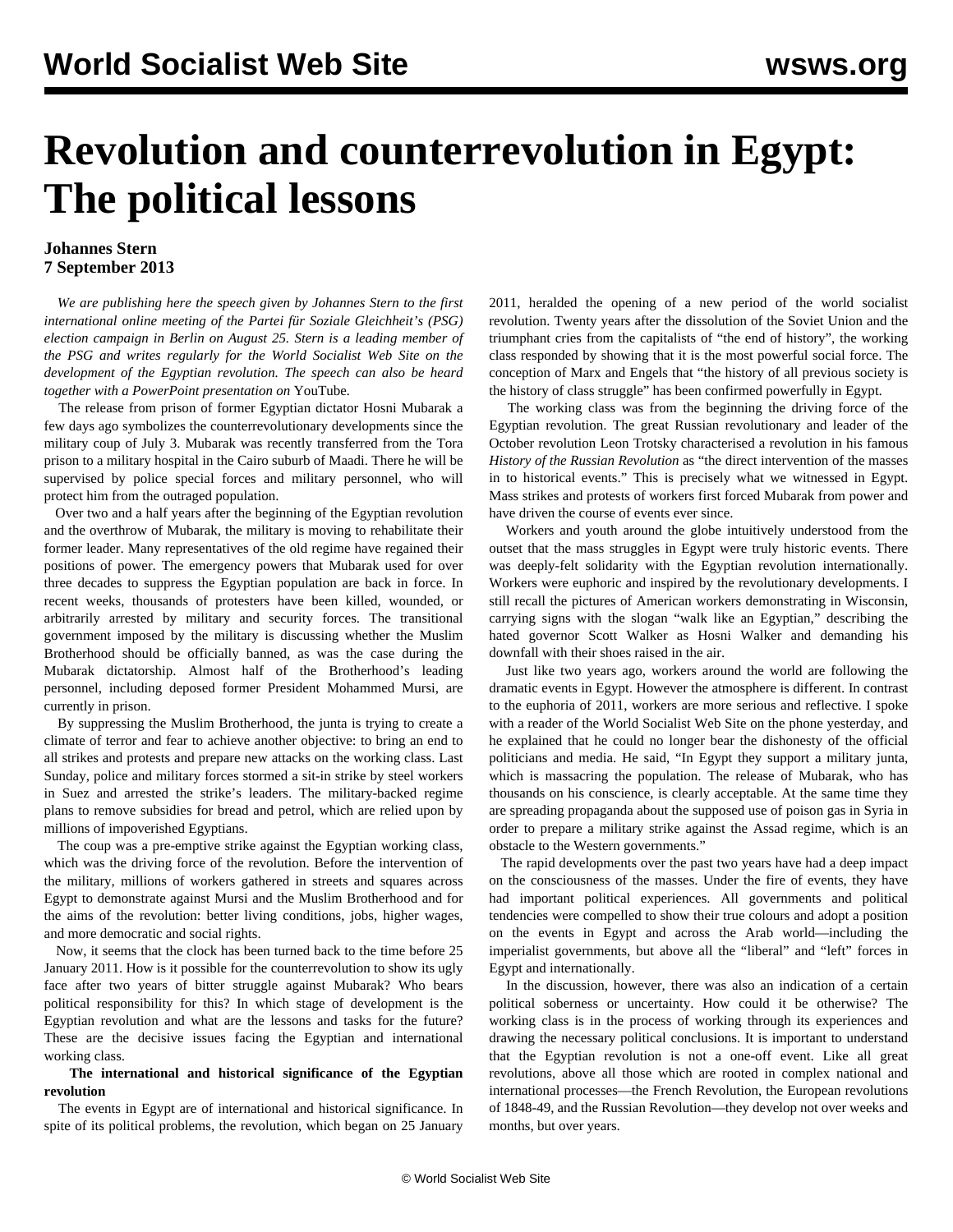The Egyptian revolution was driven by deep objective causes—the explosive social contradictions inside Egypt and across the whole Middle East. I want to cite one figure that illustrates the extent of the social catastrophe in Egypt: according to official statistics, 40 per cent of the Egyptian population lives on US\$2 per day or less. The social inequality and political contradictions are inseparable from the crisis of capitalism, which intensifies them.

 A revolution is a battlefield, where different political forces step in to the foreground one after the other and show whose class interests they represent. Considered from this standpoint, the counterrevolutionary developments are a defeat for the masses. However this does not mean the end of the revolution, but rather the end of an initial stage.

#### **The various phases of the revolution**

 In the first phase of the revolution, different social and political forces took up the demand for Mubarak's removal, especially after it became clear that the dictator could not hold on due to the strikes of the working class. All claimed to be standing on the side of the masses and democracy. This included liberal-minded businessmen like the manager of Google's Middle East operations, Wael Ghoneim, bourgeois politicians like former UN official Mohammed ElBaradei, leaders of the Muslim Brotherhood, which was the largest opposition under Mubarak although it was officially banned, various representatives of the better-off layers of the petty bourgeoisie, and even the military itself.

 The workers were not yet aware at this point of the social chasm separating them from these forces. However in the course of the revolution, the various factions of the Egyptian ruling class were tested and forced to show where they stand in the class struggle.

 Engels aptly described this process in *Revolution and counterrevolution in Germany*, referring to the German revolution of 1848: "But it is the fate of all revolutions that the various alliances of classes, which are a necessary precondition for every revolution up to a certain point, cannot persist for long. Hardly has the victory over the common enemy been achieved before the victors separate in to different camps and turn their weapons against each other."

 In Egypt, the military junta that took power after the overthrow of Mubarak turned its weapons first against the revolution. It soon became clear that Mubarak's old generals intended to maintain as much of the old order as possible. They implemented a law against protests and strikes in March 2011, and repeatedly attacked demonstrations in Tahrir Square in Cairo. The military continued the practice of torture from the Mubarak era and convicted thousands of civilians in military courts.

 The exposure of the military was followed by that of the Muslim Brotherhood, the largest organised political opposition under Mubarak. They won the first parliamentary and presidential elections after Mubarak's overthrow. Due to the many years of illegality that the Brotherhood endured and to its social welfare programs, there were hopes early on among the masses that the Islamists represented an alternative to the Mubarak regime. These illusions were quickly dispelled. The Muslim Brotherhood sought to put their own members in positions of power. They demanded alterations to Egypt's legal and political institutions, to secure a greater share of power for themselves and the section of the bourgeoisie for which they spoke. However, they defended the same fundamental class interests as the military.

 Mursi continued the anti-worker and pro-imperialist policies of his predecessor. Shortly after his election victory, he began talks with the International Monetary Fund to secure a new credit line. He aimed to liberalise the Egyptian economy further and eliminate subsidies. In addition, he defended US imperialism's interests in the region. As opposition to Mursi grew in the working class, he relied even more on US imperialism. He was rewarded for his role in last November's Israeli attacks on the Gaza strip with an appearance on the front cover of *Time* magazine, which declared him "the most important man in the Middle East<sup>"</sup>

 In the weeks before the outbreak of the mass movement, Mursi increased his support for the imperialist intervention in Syria, aimed at overthrowing President Bashar al-Assad and preparing war against Iran. At a rally organized in Cairo under the slogan "support for Syria" at the beginning of June, Mursi called on thousands of Islamists to lead a "holy war" against Assad. He pledged to support a no-fly zone over Syria and support the western-backed Islamist opposition "materially and morally."

 Mursi's open alliance with US imperialism fuelled opposition among workers and the Muslim Brotherhood; the mass protests of June 30 followed. Estimates suggest that up to 14 million people were on the streets across the whole of Egypt on that day. This social explosion had deep objective roots.

#### **The working class as the driving force of the revolution**

 The working class emerged ever more powerfully as the decisive revolutionary force in the wake of Mubarak's fall. I want to mention a few figures which demonstrate this.

 Strikes constantly increased in the years prior to the revolution, particularly after 2004-05. In 2003 there were 80 strikes and protests, and by 2005 there were already 222. The number of strikes more than doubled once again in 2007 to 580. They spread throughout the state sector and increasingly took on political undertones. In April 2008, tens of thousands of textile workers revolted in Mahalla al-Kubra, one of the largest cities in the Nile Delta, and destroyed pictures of Mubarak. The number of strikes rose above 1,000 in 2009.

 The strike wave has continued to explode since the overthrow of Mubarak. According to the Egyptian Centre for International Development, there were 3,800 strikes in 2012, and in the first half of 2013 5,500 strikes and social protests were counted. This culminated in the mass demonstrations against the hated Mursi regime.

 In the introduction, I raised the question of who bears political responsibility for the counterrevolutionary events in Egypt. In order to understand how it was possible for the representatives of the old regime and imperialism to "turn the clock back" despite the mass movement of the working class, it is necessary to investigate and understand the class character of the so-called liberal and "left" organisations.

 The decisive role of the working class in the revolution shocked the privileged layers of the middle class and their political organisations. They drew back in horror as they realised that the aims of the working class went far beyond their own. Although they supported the protests against Mubarak, their dissatisfaction with the dictator had much more to do with envy of the super-rich than solidarity with the working class.

 Behind the "democratic" demands of the upper middle class layers were questions of lifestyle and above all the desire to get a "bigger piece of the pie." They opposed any fundamental social change and the demand for more social equality. Their goal was not to overthrow capitalism and destroy private property, but to obtain a larger portion of the surplus value which is squeezed out of the working class.

 The fear of the middle class for its own social position increased as the working class came ever more clearly into the foreground in the course of the revolution. After two years of massive protests and strikes, they were prepared to support a return to military rule in order to defend their wealth and privilege against the danger of a socialist revolution. They ended their "revolutionary games" and became willing accomplices of counterrevolution. In order to block the radicalisation of the working class, they concluded an alliance with the military and elements of the old Mubarak regime. Thus began the "Tamarod" ("Rebel") campaign.

 It is necessary at this point to say something about Tamarod. Tamarod was the decisive mechanism through which the military and the old regime channeled the mass movement behind their own reactionary aims.

 Countless articles in the press confirm how Tamarod was financed and supported by elements from the Mubarak regime. In interviews with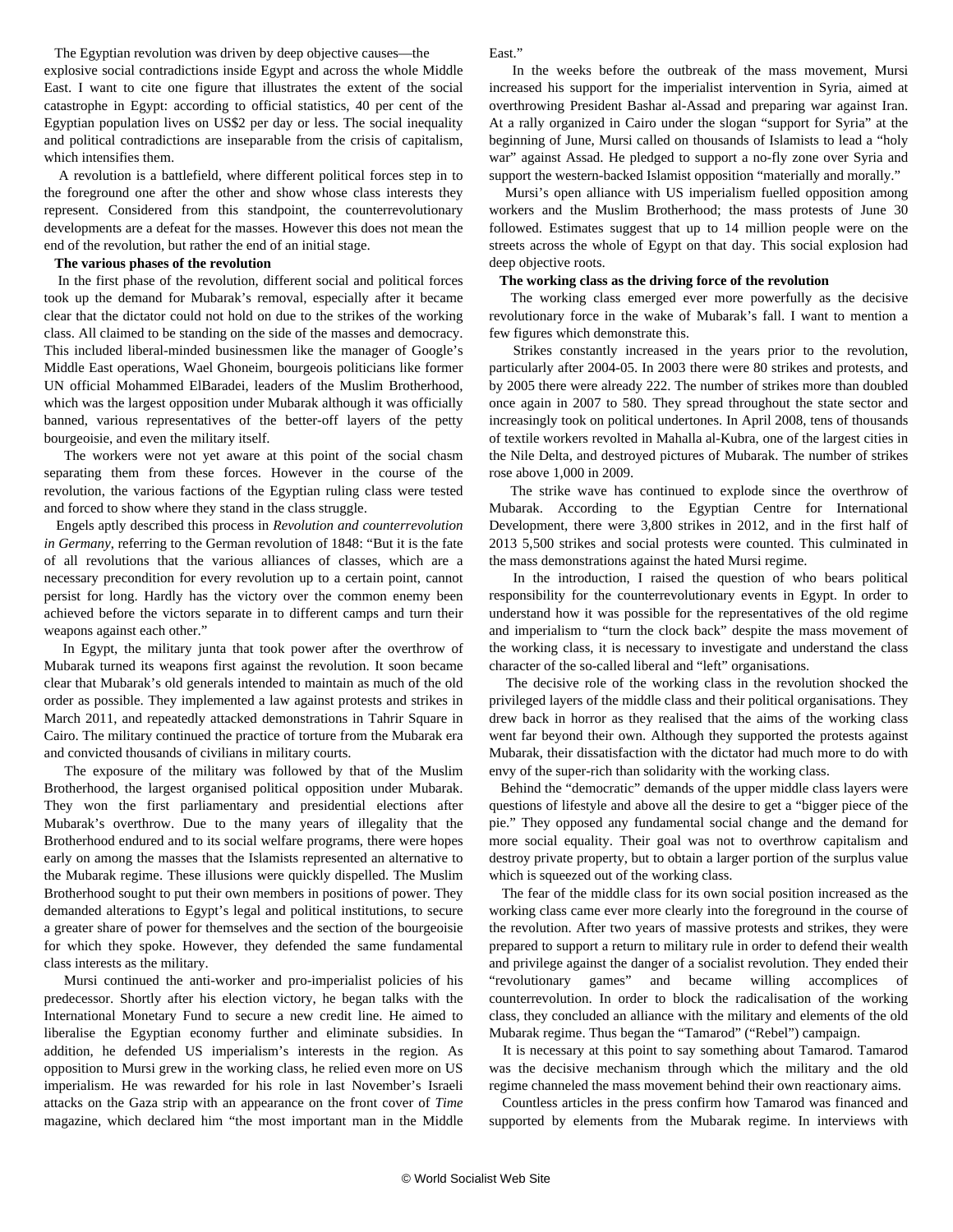Bloomberg and the *New York Times*, Egyptian billionaire and long-time Mubarak ally Naguib Sawiris stated that he had given US\$28 million to Tamarod. Tamarod's other supporters included General Ahmed Shafiq, the last Prime Minister under Mubarak, and allies of Omar Suleiman, who headed Egypt's notorious Mukhabarat intelligence agency.

 The liberal and "left" groups, who had sought until then to present themselves as the spearhead of a revolutionary struggle for democratic rights, took on the task of giving this right-wing conspiracy a "left" face. While they claimed that Tamarod was a movement for the continuation of the revolution and the struggle of the masses for social and democratic rights, Tamarod's real program was the return to military dictatorship.

 Tamarod leaders Mahmoud Badr and Mohammed Abdel Aziz stood next to coup leader General Abdel Fattah al-Sisi as he announced the takeover of power on July 3 on state television.

 After the latest massacre, Badr emphasised his unconditional support for the military: "I did not see anything bad from the army. They did not interfere in politics, and I am witness to that. I back its decisions on my own and without any instructions as I think they are right and getting us where we want," he stated.

#### **The counterrevolutionary role of the liberals and pseudo left**

 The Egyptian Socialist Party and the National Salvation Front, a broad coalition of liberal and "left" forces, organised the coup and aggressively support the repression which has followed. Shortly before the violent dispersal of the Muslim Brotherhood sit-in where hundreds of protesters, including women and children, were killed by the military and security forces, Karima al-Hefnawy, a leading member of the Egyptian Socialist Party, declared: "This is a violent and armed sit-in, and it is the right of every government to disperse it by law, and the people are saying that if the government does not disperse it, we will do it ourselves."

 Other leaders of the National Salvation Front—the new Prime Minister Hasem al-Beblawi, a founding member of the Egyptian Social Democratic Party, and Labour Minister Kamal Abu Aita, the head of the Egyptian Federation of Independent Trade Unions (EFITU)—joined the transitional government established by the military and helped organize repression. The cynical liberal and lackey of international finance capital, Mohammed ElBaradei, was at first part of the military government. He left, however, fearing that the violence could provoke a new explosion of the masses.

 The most corrupt and degenerate group which backed the military was the Revolutionary Socialists (RS). They supported Tamarod, describing the alliance as "a road to complete the revolution." They organised joint meetings with Tamarod, where they praised Mahmoud Badr, al-Sisi's new right hand man. Later, they celebrated the coup as a "second revolution."

 We have written extensively about these groups on the World Socialist Web Site, and it is not possible here to go in to detail on all of the twists and turns in their political line.

 In each stage of the revolution, they have sought to subordinate the working class to one or another faction of the Egyptian bourgeoisie. Firstly they claimed that the military would ensure that the political and economic system was reformed to make it more democratic. As mass opposition increased to the military, they supported the Muslim Brotherhood. They promoted the Islamists as "the right wing of the revolution," and called for a vote for Mursi in the presidential election. When Mursi won, they hailed this as "a victory for the revolution," and "a great success against the counterrevolution." When mass protests subsequently broke out again, they swung behind the military and backed Tamarod.

 There are only two constants in the line of the Revolutionary Socialists. Firstly, they intimately reflect the interests of US imperialism, supporting at every point in the revolution the faction of the bourgeoisie favoured by Washington. Secondly, they oppose an independent movement of the working class. They reflect thereby the interests of a corrupt middle class

layer, whose privileges are bound up with the suppression of the working class and the predominance of US imperialism in the region.

 Many members of the Revolutionary Socialists such as Samih Naguib or Hossam El-Hamalawy teach and studied at the American University in Cairo. Others work for western-funded NGOs, the bourgeois media or are part of the trade union bureaucracy.

 The deeper reason for the political bankruptcy of these forces is the fact that none of them have a programme to solve the problems which the Egyptian masses confront: the dominance of imperialism in the Middle East, mass poverty and the absence of democracy. All of the bourgeois and petty-bourgeois forces defend capitalist property relations and are bound by a thousand threads to imperialism and international finance capital. They are organically hostile to the interests of the working class and prefer a military dictatorship to a social revolution led by the working class.

#### **The rightward shift of the privileged middle class as an international phenomenon**

 The sharp turn to the right by liberal and "left" groups, who have openly supported a military dictatorship and the suppression of protests, is a result of the rapidity and depth of revolutionary developments in Egypt. It is an international phenomenon. In the last two years an increasingly sharp differentiation between the working class and all bourgeois and pettybourgeois tendencies has taken place. It is important to clearly comprehend the consequences of this development.

 The international crisis has continued to deteriorate since 2011, and we are now entering a new epoch of mass struggles. In recent years strikes and protests have taken place globally: in Greece, Spain and Portugal, after these countries were devastated by social cuts, in industrial regions of Asia like China and Bangladesh, in Israel and most recently in Turkey and Brazil.

 Germany is now the most unequal country in Europe, and after the elections the next round of deep social attacks are to come. In practically every country, a mass movement could emerge overnight as in Egypt. All the major parties in Germany are responding by moving ever closer together and supporting the construction of a police state. Can there be any doubt of the role that the Left Party will play when millions of workers go on the streets? Their positions and those of their sister party in Egypt underscore how they will respond: with a call for dictatorship and violence.

 The Left Party supports the counterrevolutionary developments in Egypt more openly than any other bourgeois party in Germany. One could cite numerous articles from the Left Party's press or statements from leading members. Here I will limit myself to a strategy paper from the Rosa Luxemburg Foundation, which is closely associated with the Left Party. The paper was published in July in the Left Party's newspaper, *Neues Deutschland*. It speaks out clearly against democracy and in support of the Egyptian military.

 It states, "Regarding the argument that democracy in Egypt is not necessary, this is also true, at least if democracy is defined as transparent elections, strong parliaments, and legal and institutional possibilities to replace the government. Democracy has never existed in this form in Egypt before. The elections of 2011-2012 were organized under the rule of the military leadership. They have proven they are able to organise such a poll according to internationally approved rules, and they can do it again."

 The authors then ask, "What sense would new elections as soon as possible make when no political force is able to provide a realistic and strategic way out of the crisis? It is easy to call for social justice, when you do not have to provide concrete information and calculations with regard to its implementation." According to the conclusion, "The debate about whether what happened in Egypt was a military coup or not, is therefore futile. The issue at this point seems rather: finding a way to